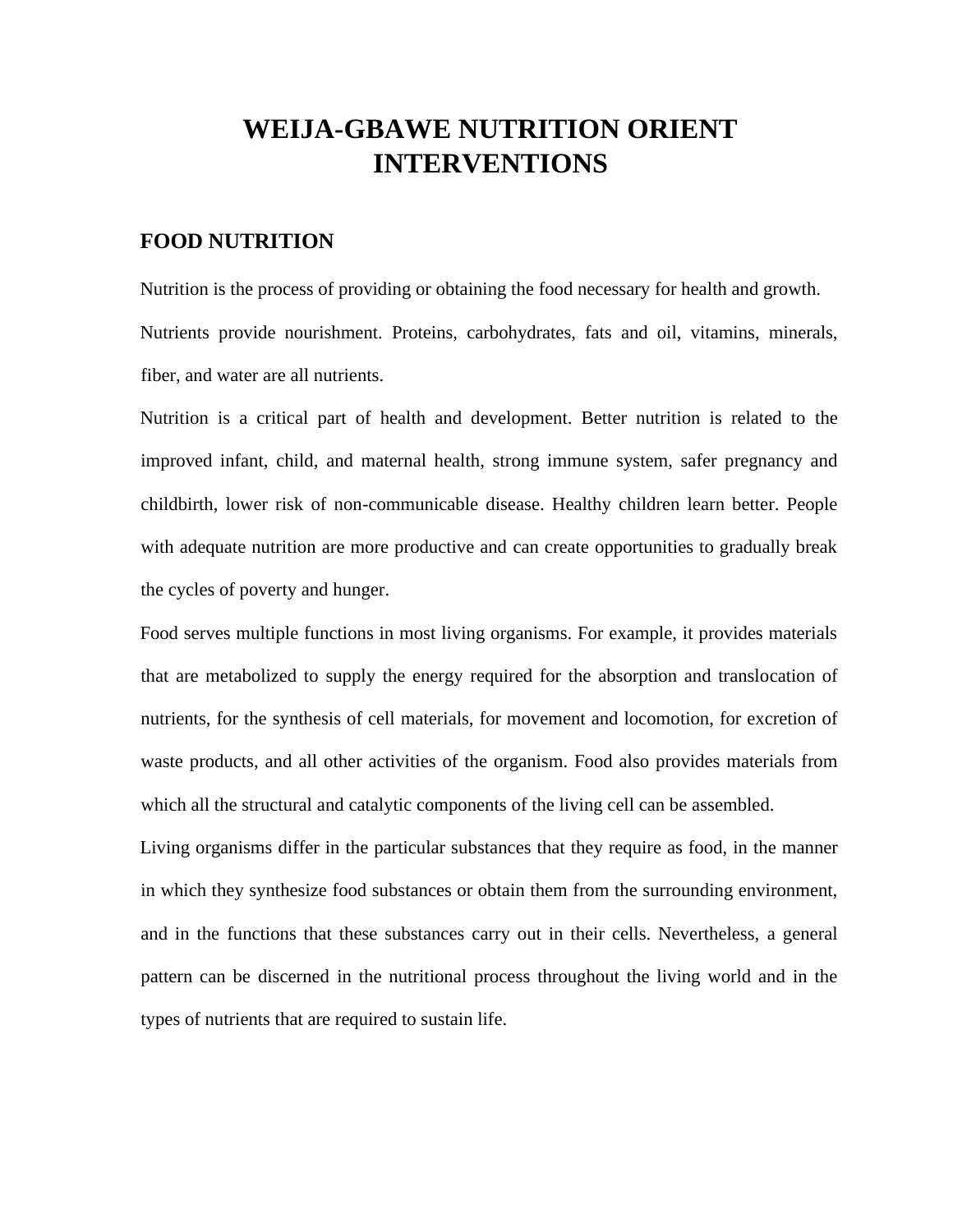## **Nutrition linkages**

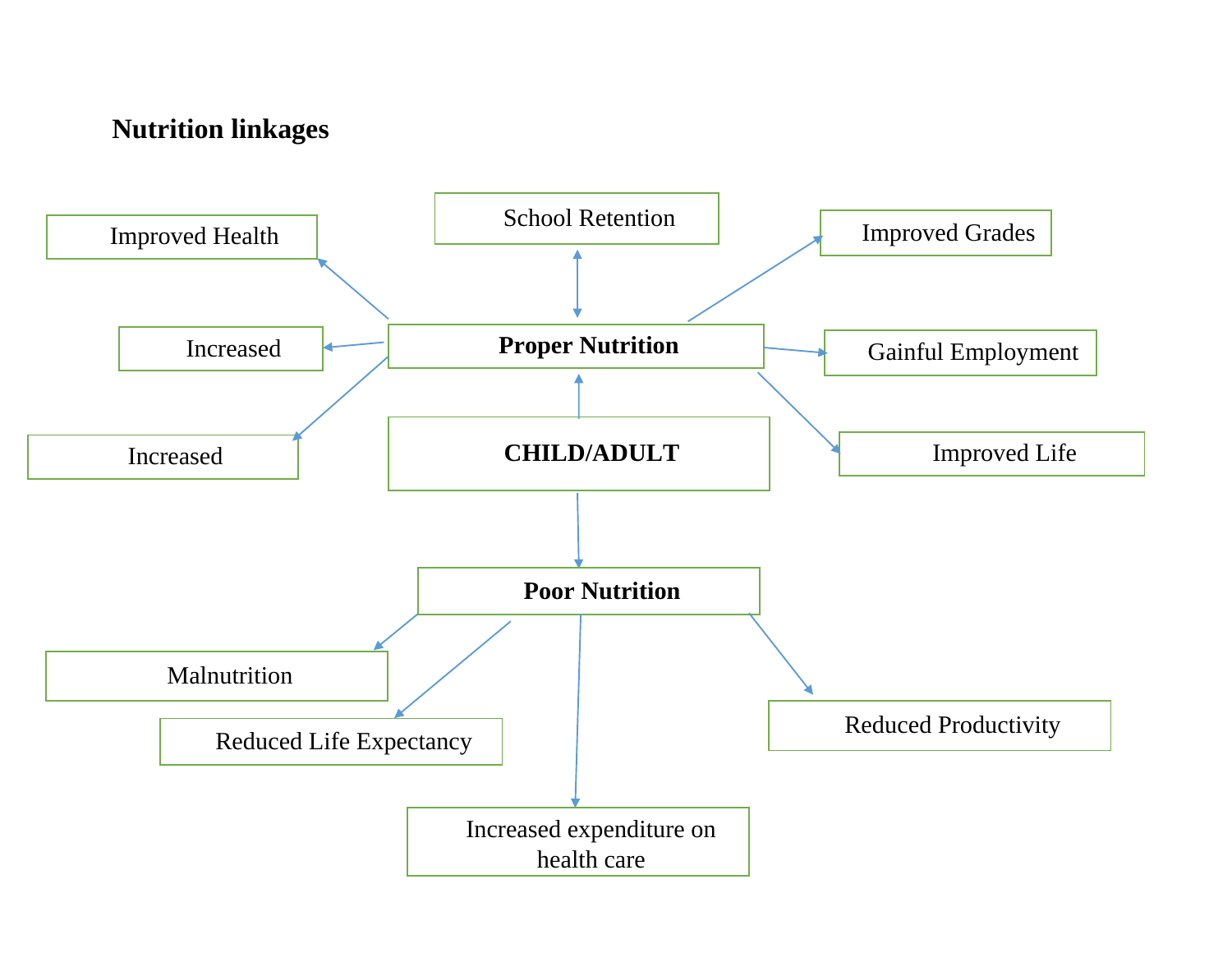### **1. GROWTH MONITORING AND PROMOTION**

Frequent monitoring of the growth of children, less than five years is routinely carried out in all facilities through outreaches and child welfare clinics to assess the growth of children from birth up to five years old. It is the ideal intervention for assessing the nutritional status of children by measuring weight and height, promoting optimal growth and appropriate age-specific feeding practices, timely identification of poor growth and taking remedial actions as well as providing immunization, education, and counseling services.





### **2. INFANT AND YOUNG CHILD FEEDING**

Growth monitoring and promotion provide the opportune avenue to identify children and nutrition issues and improve their caregivers' dietary knowledge and feeding skills through health and nutrition education, counseling, and support.

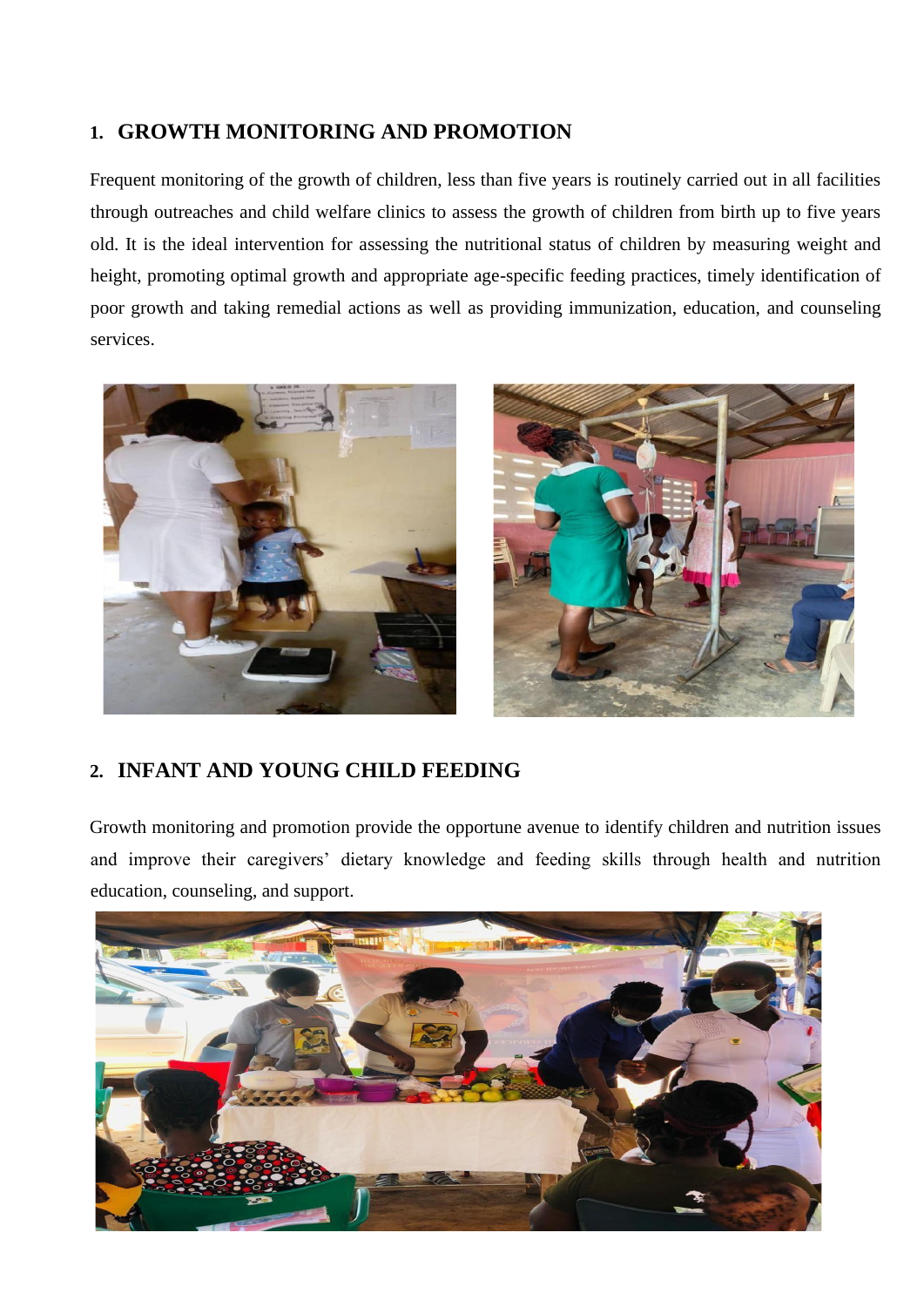#### **3. COMMUNITY MANAGEMENT OF ACUTE MALNUTRITION**

A community-based approach to treating severe acute malnutrition (SAM) is an intervention that children with SAM without complications are treated at their homes in the community (outpatient) supervised by health facilities. Ready-To-Use Therapeutic Food (Plumpy Nuts) are used in the treatment together with appropriate nutrition counseling. Children with SAM and medical complications are referred to the hospitals for management. CMAM ensures maximum coverage and access, timeliness, appropriate medical and nutritional care are given for as long as needed





#### **4. VITAMIN A SUPPLEMENTATION**

Vitamin A is a nutrient required in small amounts for the body to function properly and plays a very important role in the immune system and hence is critical in helping the body resist infection and disease as well as prevents night blindness. To curb the public health consequences of VAD, the WHO recommends that periodic (biannual), high dose vitamin A supplements of 100,000 international units (IU) be given to infants aged  $6 - 11$  months and 200,000 IU to children aged  $12 - 59$  months in high-risk areas and this activity is being carried out in the district during Growth monitoring and promotion services at the child welfare clinics, outreach sites as well as during school health programs.